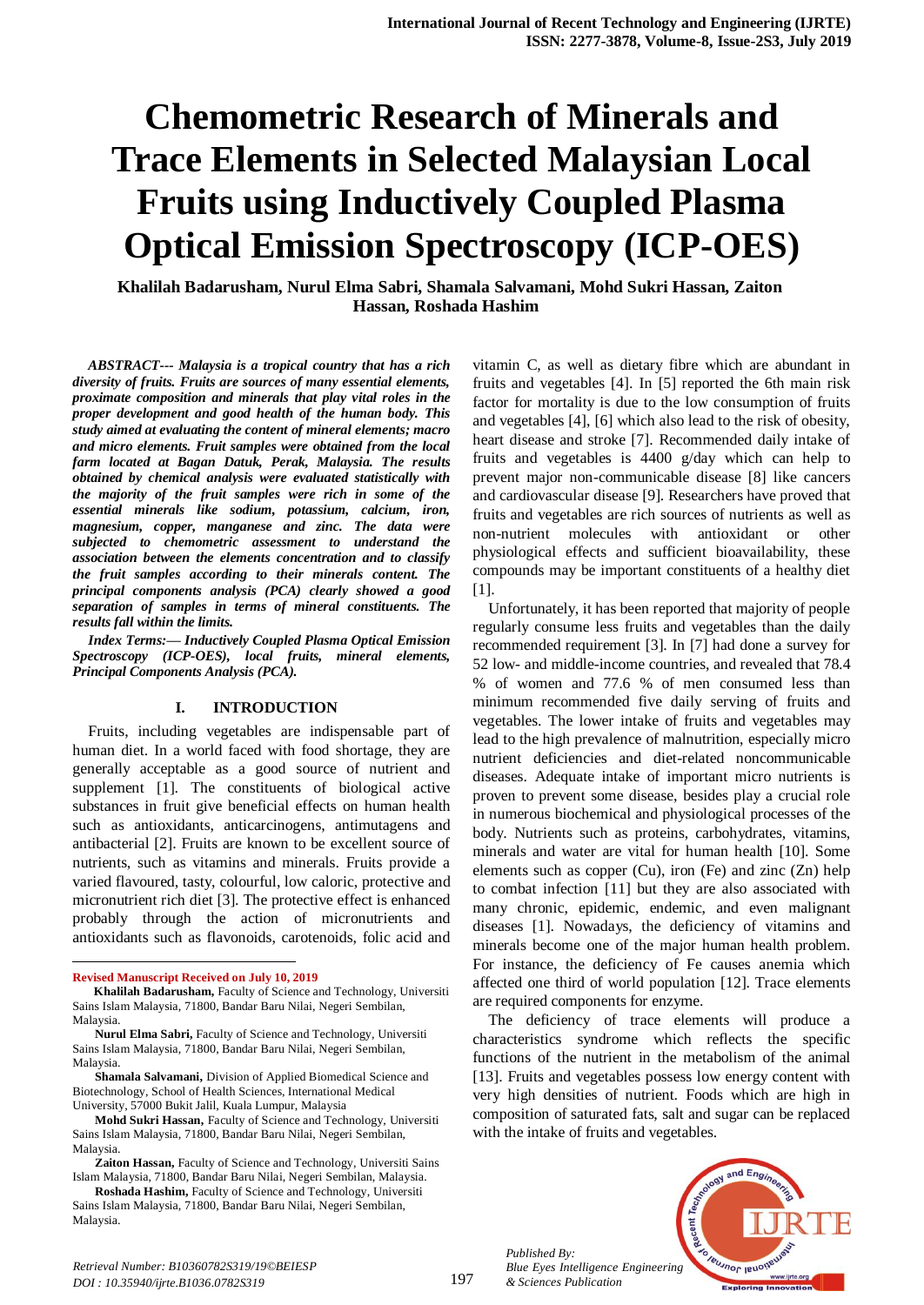Subsequently, this improve the consumption of most micro nutrients and dietary fibre. Furthermore, it is a must to observe the level of toxic content such as cadmium (Cd), lead (Pb), mercury (Hg) and nickel (Ni) in food [8]. Malaysia is one of the countries that has a rich diversity of underutilized fruits that grow abundantly in the region of Peninsular Malaysia. Namnam (Cynometra sp.) bacang (Mangifera sp.), durian (Durio sp.), bidara (Ziziphus sp.), assam kelubi (Salacca sp.), belimbing buloh (Averrhoa sp.), carambola (Averrhoa carambola) and sentol (Sandoricum sp.) are among the underutilized fruits commonly consumed and widely cultivated in Malaysia [14], [15]. They are commonly planted in orchards or fruit gardens around houses and some grow wild in the rain forest. The nutritional and medicinal properties of these fruits are commonly known by older folks [16]. The lack of good database and poor knowledge on the nutrient composition and quality of traditional food crops are some of the reasons for low fruit and vegetable consumption in developing countries, especially in younger generation.

Various analytical techniques like graphite furnace atomic absorption spectroscopy (GFAAS) and flame atomic absorption spectroscopy (FAAS) have been used to quantify the heavy metals (Cd, Pb Hg and Ni) in plant materials and food samples. [13], [17]. Inductively coupled plasma optical emission spectrometry (ICP-OES) is one of the instrument which is reported the most frequently used with a very good detection limit [18] and many samples can be run at a time compare to atomic absorption spectrometry (AAS) [8], [19]. Besides that, it has characteristics such as high sensitivity and lower chemical interference [20]. Principal components analysis (PCA) is a powerful mathematical tool that can be used to reduce the dimensionality of a data set consisting of a large number of interrelated variable, which allows to visualize the underlying structure of the experimental data and the relationships between samples and data [1]. This reduction generates a new reduced and uncorrelated set of variables, called principal components. Thus, these components are chosen to ensure that the former retain the greater part of the variance present in the original variables [21].

Hence, the aim of this study was to evaluate the elements composition of a variety of Malaysian local fruits using ICP-OES, analysis of variance (ANOVA) and PCA analyses. This information would give the Malaysian a better understanding of the mineral compositions of local fruits, especially to the underutilized species.

# **II. MATERIALS AND METHOD**

# *A. Chemical Reagents and Solution*

All chemicals used throughout the experiments were of analytical reagent grade (Merck, Darmstadt, Germany). Ultrapure water (18.2 M $\Omega$ .cm<sup>-1</sup>) from a Mili-Q system (Millipore, MA, USA) was used to prepare all the solutions. The standard solutions for calibration purposes were prepared by diluting the stock solutions  $(1000mg L<sup>-1</sup>)$  of the investigated standard elements; Barium (Ba), calcium (Ca), copper (Cu), iron (Fe), potassium (K), magnesium (Mg), manganese (Mn), nickel (Ni), lead (Pb), zinc (Zn), selenium (Se), aluminium (Al) and sodium (Na). All the glassware was cleaned by soaking in dilute nitric acid solution for 12

hour for decontamination and then rinsed several times with deionized water prior to use. Nitric acid,  $HNO<sub>3</sub>$  (65 % v/v) and hydrochloric acid, HCl (65 % v/v), were used for acid digestion.

# *B. Sample Preparation*

Ten types of local fruit (Table 1); kedondong (Averrhoa carambola L.), jackfruit (Artocarpus heterophyllus), rokam (Flacourtia rukam), namnam (Cynometra cauliflora), banana (Musa acuminata), guava (Psidium guajava), papaya (Carica papaya), starfruit (Averrhoa carambola), pelam padi (Magnifera indica) and pelam putih (Magnifera indica) were picked manually from the farm located at Bagan Datuk, Perak, Malaysia. Each samples were washed several times with tap water followed by deionized water in order to remove dust or other particles adhering to the sample surfaces and then oven dried at 50 °C for 1 hour. The samples were then blended using a Waring blender (2 speed, 230V/50Hz, 1L); National, Japan to homogenize the samples.

**Table 1: Selected Malaysian local fruits**

| <b>Botanical Name</b>    | Common/             | Family          |  |  |  |
|--------------------------|---------------------|-----------------|--|--|--|
|                          | <b>English Name</b> |                 |  |  |  |
| Flacourtia rukam         | Rokam               | Salicaceae      |  |  |  |
| Cynometra cauliflora     | Namnam              | Fabaceae        |  |  |  |
| Magnifera indica         | Pelam putih         | Anacardiaceae   |  |  |  |
| Magnifera indica         | Pelam padi          | Anacardiaceae   |  |  |  |
| Spondias dulcis          | Kedondong           | Anacardiaceae   |  |  |  |
| Artocarpus heterophyllus | Jackfruit           | <i>Moraceae</i> |  |  |  |
| Musa acuminata           | Banana              | Musaceae        |  |  |  |
| Psidium guajava          | Guava               | Myrtaceae       |  |  |  |
| Carica papaya            | Papaya              | Caricaceae      |  |  |  |
| Averrhoa carambola       | Starfruit           | Oxalidaceae     |  |  |  |

# *C. Ash and Elements Determination*

Briefly, replicate samples (approximately 5.0 g) were weighed and dried in the oven at 115 °C for 1 hour. They were then placed in a muffle furnace at 550 °C for 24 hour. The ash was weighed and acid digestion method was used to determine the elements constituents. Each sample was digested with a mixture of  $HNO<sub>3</sub>$  (0.1M, 20 mL) and HCl (6 M, 5 mL) at the room temperature. The solution was subsequently filtered and transferred to 50 mL volumetric flask. All samples were then analyzed by ICP-OES with axial viewing (Optima 4300DV, Perkin Elmer) under the conditions as stated Table 2.

# **Table 2: All samples analyzed by ICP-OES with axial viewing**

| RF Power (W)                          | :1300 |
|---------------------------------------|-------|
| Plasma gas rate $(Ar)$ $(L min^{-1})$ | :8.0  |
| Auxiliary gas rate $(L \min^{-1})$    | :0.2  |
| Nebulizer gas rate $(L \min^{-1})$    | :0.55 |
| Pipe flow rate $(mL min^{-1})$        | :1.5  |



*Published By:*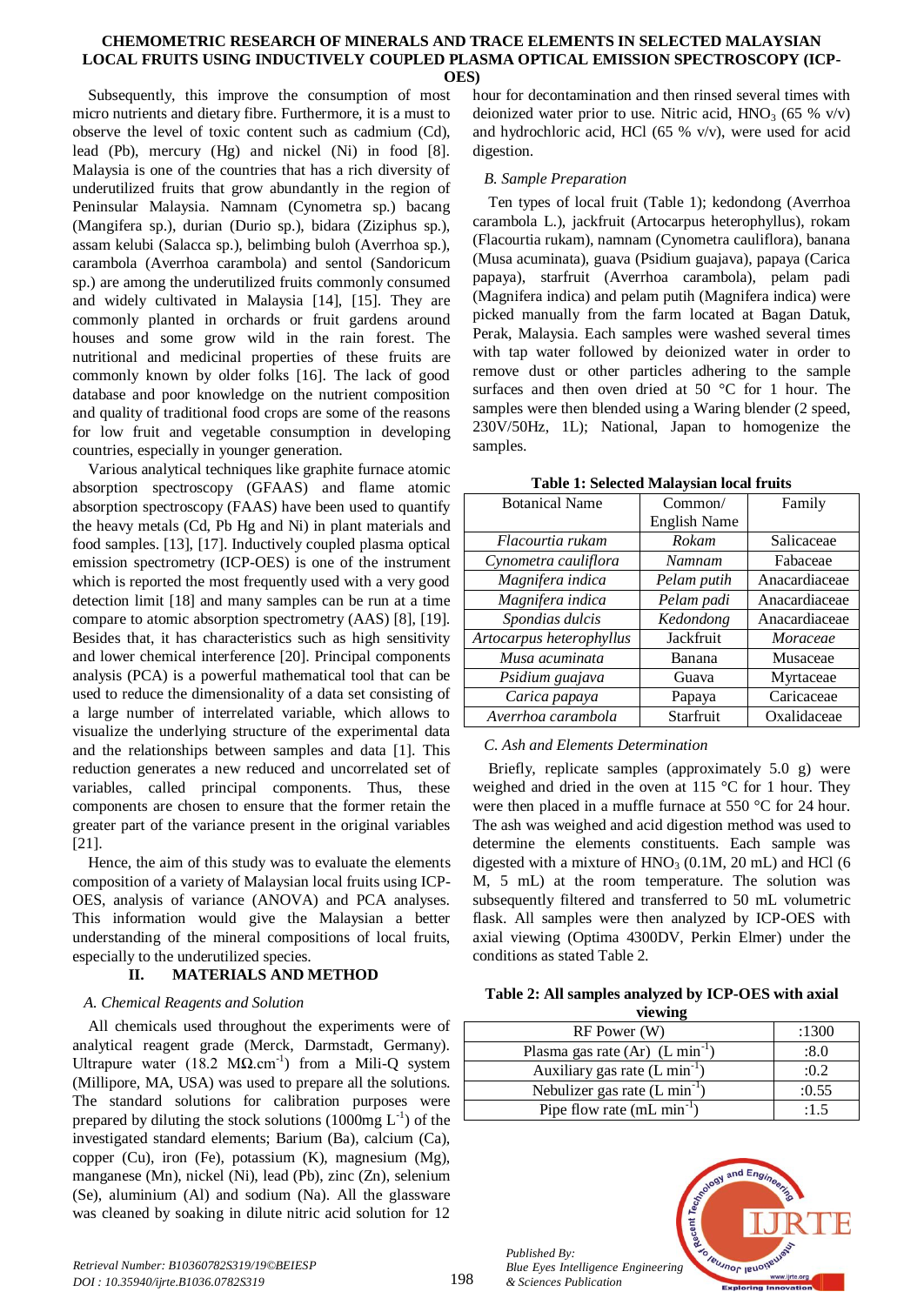The concentration (C) of the mineral in the samples were then calculated using the following formula [22].

$$
C = \frac{(a-b)\times v}{m} X df
$$
 (1)

where C means concentration of mineral in the test sample  $(mg/kg)$ , a = concentration in the experiment solution (mg/mL),  $b =$  mean concentration in the blank solutions (mg/mL),  $v =$  volume of the experiment solution  $(mL)$ ,  $m =$  weight of the test portion and  $df =$  dilution factor.

## *D. Statistical Analysis*

Significance between elements was tested with one way ANOVA using Minitab statistical software (Version 16, Minitab Inc., USA). Differences among means were considered significant at  $p < 0.05$ . Multivariate data of major and minor elements in dates-flesh and dates-pits (triplicates samples) were mean-normalized using Microsoft Excel 2007. Exploratory analysis technique using PCA was performed on the normalized data matrix using Unscrambler 10.3 (CAMO software AS, Oslo, Norway) to identify the relationship between samples studied and its elements content in scores and loadings plots.

## **III. RESULTS AND DISCUSSION**

# *A. ANOVA*

ANOVA by one way technique on dataset of ICP-OES showed significant differences among samples of local fruit. All analyses were carried out in triplicate and the results are presented in Table 2 as means ± standard deviation (SD).

#### *B. Minerals Concentration in Local Fruit*

The elements contents of ten varieties of local fruits are summarized in Table 2. The results showed significant  $(p<0.05)$  differences among the 10 varieties. The pattern concentration of minerals in samples were decreased as follows:  $K > Ca > Mg > Na > Al > Fe > Zn > Mn > Cu > Se$  $> Pb > Ba > Ni$ . Referring to [23] minerals are classified into two types; major and minor minerals. Examples of major minerals are Ca, K, Mg and Na which are needed by our body in high amounts, whereas minor minerals is a group of elements that are present or needed in human body in very small amounts but nonetheless important for good

health. Minor minerals include Se, Zn, Fe, Mn and Cu. These elements can also be classified as trace minerals.

## *C. Macro Elements*

The minerals content of samples in Table 2 showed that K, Ca, Mg and Na are higher (15 mg/kg-2347 mg/kg) than other components hence considered as the major elements while Al, Fe, Zn, Mn, Cu, Se, Pb, Ba and Ni were grouped as minor elements. K assist for muscular weakness which is associated with malaria and also for vascular muscle such as sclerosis. It contributes by fighting against bacteria and cleanses the digestive system [24]. In this study, the highest K content was measured in the banana (2347 mg/kg) and the lowest K content was observed in *pelam putih* (431 mg/kg).

Variability in Ca concentration among fruit samples were recorded with value ranging from 21.3 mg/kg to 284 mg/kg). The highest Ca content was observed in *rokam* (284 mg/kg), followed by *kedondong* (175 mg/kg) and guava (110 mg/kg) and the lowest of Ca is recorded in starfruit (21.3 mg/kg). There was a significance different ( $p<0.05$ ) between *rokam* and *kedondong* and insignificant different noted between other samples in the range between 21.31 mg/kg and 95.4 mg/kg. In [25] performed the study of minerals in fruits and stated that papaya contains high concentration of Ca (160 mg/kg) which is within the range of *kedondong* in this study. Cahave been recognized as the essential mineral elements in producing stronger bones and teeth. Besides that, it plays a vital role in mediating the constriction and relaxation of blood vessels, nerve impulse transmission, muscle contraction and secretion of hormone like insulin [23], [26]. People who are allergic to the food with animal- based are advised to take a supplement with plant-based Ca [27].

Mg level was in the range between 33.8 mg/kg to 246.8 mg/kg. The highest level of Mg was recorded in jackfruit (246.8 mg/kg) and the lowest was found in *namnam* (33.8 mg/kg). The concentration of Mg in jackfruit is much higher compared to the data reported by [28] with concentration of 108.3 mg/kg. Mg plays a vital role in the absorption of Ca and together combine for strengthening the bone to avoid occurrence of osteoporosis [29]. Among the analysed fruit, papaya contained 131 mg/kg of Na and significantly  $(p<0.05)$  higher than other samples and insignificantly different which is in the range between 15.5 mg/kg and 41.7 mg/kg.

| Samples              | Macro and Micro Concentration of Malaysian Local Fruits (mg/kg) |                    |    |                       |  |    |    |    |                                                                                                                                                                                                                                                                                                                  |    |           |    |            |
|----------------------|-----------------------------------------------------------------|--------------------|----|-----------------------|--|----|----|----|------------------------------------------------------------------------------------------------------------------------------------------------------------------------------------------------------------------------------------------------------------------------------------------------------------------|----|-----------|----|------------|
|                      | Ba                                                              | Ca                 | Cu | Fe                    |  | Mε | Mn | Ni | Ph                                                                                                                                                                                                                                                                                                               | Zn | <b>Se</b> | Al | Na         |
|                      | $0.121 +$                                                       | $284 +$            |    |                       |  |    |    |    | $0.74 \pm 1.982 \pm 1268 \pm 77.09 \pm 0.651 \pm 0.103 \pm 0.207 \pm 3.417 \pm 0.344 \pm 5.244 \pm 25.99 \pm 0.021$                                                                                                                                                                                              |    |           |    |            |
| Rokam                | $0.024^{\circ}$                                                 |                    |    |                       |  |    |    |    | $38.97^{\text{a}}$ $0.058^{\text{ab}}$ $0.329^{\text{a}}$ $270.8^{\text{a}}$ $8.18^{\text{cd}}$ $0.093^{\text{bc}}$ $0.010^{\text{b}}$ $0.008^{\text{a}}$ $0.471^{\text{a}}$ $0.043^{\text{a}}$ $1.295^{\text{a}}$ $0.295^{\text{a}}$                                                                            |    |           |    | $6.15^{b}$ |
|                      | $0.068 +$                                                       | $67+$              |    | $0.633 \pm 1.384 \pm$ |  |    |    |    | $682 \pm  33.76 \pm  0.215 \pm  0.020 \pm  0.159 \pm  1.164 \pm  0.088 \pm  3.528 \pm  22.69 \pm  0.088 \pm  0.088 \pm  0.008 \pm  0.008 \pm  0.008 \pm  0.008 \pm  0.008 \pm  0.008 \pm  0.008 \pm  0.008 \pm  0.008 \pm  0.008 \pm  0.008 \pm  0.008 \pm  0.008 \pm  0.008 \pm  0.008 \pm  0.008 \pm  0.008 \$ |    |           |    |            |
| Namnam               | $0.020^{\rm a}$                                                 | 6.43 <sup>cd</sup> |    |                       |  |    |    |    | $\mid 0.029^{\circ} \mid 0.426^{\circ} \mid 18.3^{\circ d} \mid 1.45^{\circ} \mid 0.037^{\circ d} \mid 0.010^d \mid 0.023^{\circ d} \mid 0.075^{\circ d} \mid 0.035^{\circ d} \mid 0.564^{\circ} \mid 9.52^{\circ b}$                                                                                            |    |           |    |            |
| Pelam                | $0.126 \pm 1$                                                   | $95 +$             |    | $0.557 + 1.392 +$     |  |    |    |    | $431 \pm 64.03 \pm 0.608 \pm 0.020 \pm 0.139 \pm 0.712 \pm 0.139 \pm 5.436 \pm 34.08 \pm 1.02$                                                                                                                                                                                                                   |    |           |    |            |
| putih                | $0.046^{\circ}$                                                 | $3.26^{\circ}$     |    |                       |  |    |    |    | $\left[0.136^{b}\right]0.748^{a}\left[72.0^{d}\right]2.81^{cde}\left[0.087^{bc}\right]0.011^{d}\left[0.015^{bc}\right]0.032^{d}\left[0.023^{bc}\right]0.531^{a}\right]$                                                                                                                                          |    |           |    | $9.75^{b}$ |
|                      | $0.126 \pm 1$                                                   | $56 +$             |    | $0.799 \pm 1.686 \pm$ |  |    |    |    | $654 \pm  67.90 \pm  0.676 \pm  0.022 \pm  0.121 \pm  0.978 \pm  0.093 \pm  4.454 \pm  22.90 \pm$                                                                                                                                                                                                                |    |           |    |            |
| Pelam padi $0.012^a$ |                                                                 |                    |    |                       |  |    |    |    | $6.75^{\text{cd}}$ $\vert 0.186^{\text{ab}} \vert 0.065^{\text{a}} \vert 121.6^{\text{cd}} \vert 6.47^{\text{cd}}$ $\vert 0.1220^{\text{bc}} \vert 0.003^{\text{d}} \vert 0.006^{\text{bcd}} \vert 0.078^{\text{d}} \vert 0.026^{\text{cd}} \vert 1.220^{\text{a}} \vert 2.29^{\text{b}}$                        |    |           |    |            |

**Table 2: Concentration of macro and micro elements in the fruit samples**



*Published By:*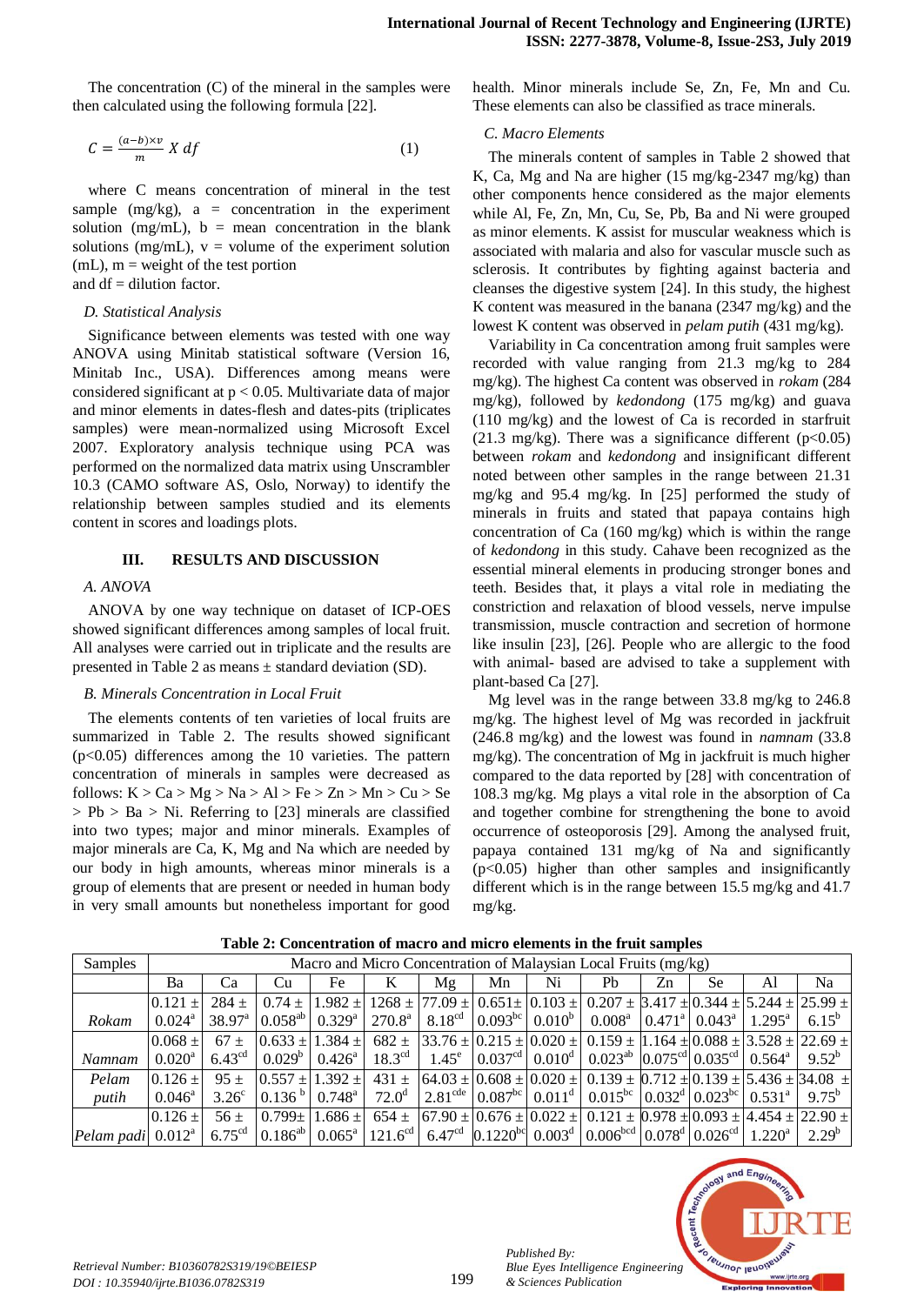| UL JI     |                 |                 |                                 |                         |                     |                                                                              |           |                                       |                                                                                                                                                                                                                                                                                         |  |                                        |                 |                 |
|-----------|-----------------|-----------------|---------------------------------|-------------------------|---------------------|------------------------------------------------------------------------------|-----------|---------------------------------------|-----------------------------------------------------------------------------------------------------------------------------------------------------------------------------------------------------------------------------------------------------------------------------------------|--|----------------------------------------|-----------------|-----------------|
|           | $0.056 \pm$     | $175 +$         |                                 | $[0.963 + 1.890 +]$     |                     |                                                                              |           |                                       | $851 \pm 53.25 \pm 0.145 \pm 0.025 \pm 0.117 \pm 1.084 \pm 0.232 \pm 2.219 \pm 1.025$                                                                                                                                                                                                   |  |                                        |                 | $15.45 +$       |
| Kedondong | $0.024^{\rm a}$ | $24.82^{b}$     | $0.308^{ab}$                    | $0.282^{\rm a}$         | 16.9 <sup>bcd</sup> | $4.31^{\text{de}}$                                                           |           |                                       | $0.011cd$ 0.009 <sup>d</sup> 0.032 <sup>bcde</sup> 0.106 <sup>cd</sup> 0.015 <sup>b</sup>                                                                                                                                                                                               |  |                                        | $0.096^{\rm a}$ | $1.48^{b}$      |
|           | $0.086 +$       | $84 +$          |                                 | $1.727 + 3.048 +$       | $2172 +$            |                                                                              |           | 246.82 3.107 $\pm$ 0.076 $\pm$        | $0.096 \pm 1.696 \pm 0.107 \pm 5.017 \pm 32.49 \pm 1.002$                                                                                                                                                                                                                               |  |                                        |                 |                 |
| Jackfruit | $0.008^{\rm a}$ | $5.14^{\circ}$  | $0.092^{\rm a}$                 | $0.252^{\rm a}$         | $87.1^{\circ}$      | $+ 12.44^{\circ}$ 0.077 <sup>a</sup>                                         |           |                                       | $0.007^{\text{a}}$ 0.017 <sup>cdef</sup> 0.130 <sup>bc</sup> 0.062 <sup>cd</sup> 0.305 <sup>a</sup>                                                                                                                                                                                     |  |                                        |                 | $3.83^{b}$      |
|           | $0.103 \pm$     | $34 +$          |                                 |                         |                     |                                                                              |           |                                       | $(0.594 \pm 3.530 \pm 2347 \pm 222.56 \pm 3.335 \pm 0.076 \pm 0.064 \pm 2.018 \pm 0.002 \pm 5.295 \pm 41.68 \pm 0.002 \pm 0.002 \pm 0.002 \pm 0.002 \pm 0.002 \pm 0.002 \pm 0.002 \pm 0.002 \pm 0.002 \pm 0.002 \pm 0.002 \pm 0.002 \pm 0.002 \pm 0.002 \pm 0.002 \pm 0.002 \pm 0.0$    |  |                                        |                 |                 |
| Banana    | $0.057^{\rm a}$ | 5.54 $\degree$  | $0.226^{b}$                     | $0.953^{\rm a}$         |                     | $218.7^{\circ}$ + 27.49 <sup>a</sup> 0.503 <sup>a</sup>   0.027 <sup>a</sup> |           |                                       | $0.023$ <sup>ef</sup> $\left  0.272^b \right  0.0001^d \left  0.110^a \right $                                                                                                                                                                                                          |  |                                        |                 | $3.69^{b}$      |
|           | $0.167 +$       | $110 +$         | $0.584 +$                       | $1.931 +$               |                     |                                                                              |           |                                       | $1024 \pm 59.11 \pm 0.561 \pm 0.027 \pm 0.073 \pm 0.895 \pm 0.146 \pm 10.911$                                                                                                                                                                                                           |  |                                        |                 | $35.49 +$       |
| Guava     | $0.089^{a}$     | $59.73^{\circ}$ | $0.027^b$                       | $0.083^{\rm a}$         | $169.2^{bc}$        |                                                                              |           | 5.95 <sup>de</sup> $0.011bcd 0.003bc$ | $0.005^{\text{def}}   0.027^{\text{d}}   0.024^{\text{bc}} \pm 1.317^{\text{a}}$                                                                                                                                                                                                        |  |                                        |                 | $3.14^{b}$      |
|           | $0.068 +$       | $93 +$          |                                 | $0.850 + 2.104 +$       |                     |                                                                              |           |                                       | $0.080 \pm 0.937 \pm 0.134 \pm 0.520 \pm 0.002$                                                                                                                                                                                                                                         |  |                                        |                 | 130.79          |
| Papaya    | $0.010^a$       | $2.58^{\circ}$  | $0.166^{ab}$ 0.243 <sup>a</sup> |                         | $139.4^{bc}$        | $2.72^{\circ}$                                                               |           | $0.005^d$ 0.007 <sup>cd</sup>         | $0.018^{\text{def}}   0.090^{\text{d}}   0.023^{\text{bc}}   0.183^{\text{a}}$                                                                                                                                                                                                          |  |                                        |                 | $+4.49^{\rm a}$ |
|           |                 |                 |                                 |                         | 1053.9              |                                                                              |           |                                       |                                                                                                                                                                                                                                                                                         |  |                                        |                 |                 |
|           | $0.116 \pm$     | $21 \pm$        |                                 | $1.298 \pm 2.377 \pm 1$ | $\pm$               |                                                                              |           |                                       | $\left[95.14 \pm 1.101 \pm 0.152 \pm 0.043 \pm 3.067 \pm 0.013 \pm 3.855 \pm 20.53 \pm 0.013 \pm 0.013 \pm 0.013 \pm 0.013 \pm 0.013 \pm 0.013 \pm 0.013 \pm 0.013 \pm 0.013 \pm 0.013 \pm 0.013 \pm 0.013 \pm 0.013 \pm 0.013 \pm 0.013 \pm 0.013 \pm 0.013 \pm 0.013 \pm 0.013 \pm 0$ |  |                                        |                 |                 |
| Starfruit | $0.076^{\circ}$ | $3.47^{\circ}$  | $0.660^{ab}$                    | $0.219^{a}$             | $ 252.1^{bc} $      | $8.78^b$                                                                     | $0.186^b$ | $0.020^{\rm a}$                       | $0.015^{\rm t}$                                                                                                                                                                                                                                                                         |  | $0.3530^{8}$ $0.006^{d}$   $0.948^{a}$ |                 | $3.70^{b}$      |

Values in the same column with different superscript letters represent significant differences between varieties at  $p < 0.05$ by Tukey's test, (n=3)

The variability of Na in fruit samples relies on the soil content [30]. Papaya acts as a fiber and found to be beneficial in the prevention of colon cancer by binding to the cancer causing toxins in the colon and thus keep them away from the healthy colon cells [31]. People who are suffering from hypertension are advisable to consume fruit which contain high K and low in Na contents [32], [33].

# *D. Micro Elements*

The micro minerals composition (Al, Fe, Zn, Mn, Cu, Se, Pb, Ba and Ni) of local fruits is presented in Table 2. Al was observed to contain highest concentration compared to others minerals which is in the range between 2.22 mg/kg to 10.91 mg/kg. ANOVA revealed insignificant difference in Al content between all the ten samples. Trace elements and heavy metals have some health benefits at lower concentration, but it leads to be toxic at higher levels which cause health risk [27] for an example Al compounds have been shown in animal studies to have effects on the male reproductive system and on the developing embryo.Al in the diet can present from a number of different sources, including the naturally presence in certain foods and crops, food additives and from possible migration from Al containing food contact materials. The European Food Safety Authority (EFSA) has established the lifelong intake of Al at a tolerable weekly intake (TWI) of 1 mg/kg body weight [34]. Guava contains high level of Al and significantly higher than other fruit samples. This study shows that the highest amount of Cu was in jackfruit with concentration of 1.73 mg/kg and the lowest content is recorded in *pelam putih* (0.56 mg/kg). Recommended Dietary Allowance (RDA) for Cu is 900 μg/day for both adult male and female [30]. Cu is vital for human body especially for the nervous and cardiovascular systems, besides that, Cu plays an important role in thyroid gland metabolism, specifically in hormone production and absorption [35], [36]. The concentration of Cu was insignificantly different among fruit samples with the range between 0.56 mg/kg to 1.73 mg/kg.

Elements like Mn, Cu, Fe, Zn and Se are essential micro minerals for all forms of life [37]. Banana is reported to contain high level of Fe, Zn and Mn with 3.53 mg/kg, 2.02 mg/kg and 3.335 mg/kg, respectively. These

minerals are called micro minerals as they are required in amounts less than 100 mg/day [30]. Deficiency of Fe and Zn in the diet is a global problem and become a great concern in developing countries as people depend more on vegetarian diets. Zn is responsible for vital immune system meanwhile Fe is the intrinsic components of hemoglobin, myoglobin and cytochrome and also helps in the metabolic functions [38]. Hence, further study on banana could prove its potential to be a dietary supplement to provide Zn and Fe, especially for vegetarians. From the results obtained, Zn concentration was in the range between 0.71 mg/kg and 3.42 mg/kg. Both *rokam* and starfruit contained 3.42 mg/kg and 3.07 mg/kg of Zn, respectively and insignificantly different. The Zn was reported to be lower in *pelam padi* (0.98 mg/kg), papaya (0.94 mg/kg), guava (0.90 mg/kg) and *pelam putih* (0.712 mg/kg). Meanwhile, level of Fe in all samples were reported to be insignificantly different in the ranges between 1.38 mg/kg and 3.53 mg/kg. It is shown that jackfruit and banana contained high composition of K and Fe which play preventive role in hypertension and anemia. Lack of Fe is still becoming a major micro nutrient deficiency worldwide with the major thrust in the developing world. The analysis showed the level of Fe in all samples were insignificantly different between the range of 1.38 mg/kg to 3.53 mg/kg. Fe, Zn, and Mn are also identified to be potential antioxidants [39] which involve in the strengthening of immune system. Likewise, Mg and Zn are proven to prevent muscle degeneration, growth retardation and bleeding disorders [40]. Meanwhile, the variability in Se concentration among local fruits were recorded between 0.002 mg/kg to 0.344 mg/kg. *Rokam* recorded highest Se concentration (0.344 mg/kg) followed by *kedondong* (0.232 mg/kg) and banana (0.002 mg/kg). Starfruit contains lowest level (0.013 mg/kg) of Se with insignificantly different. According to [41], Se is a potential mineral which acts as anti-cancer and crucial for immunisation.

It is compulsory to monitor the presence and concentrations of heavy metals, especially in herbs and plants that have health promoting effects as they can

cause severe side effects if consumed directly. In

*Published By:*

*& Sciences Publication* 



*Retrieval Number: B10360782S319/19©BEIESP DOI : 10.35940/ijrte.B1036.0782S319*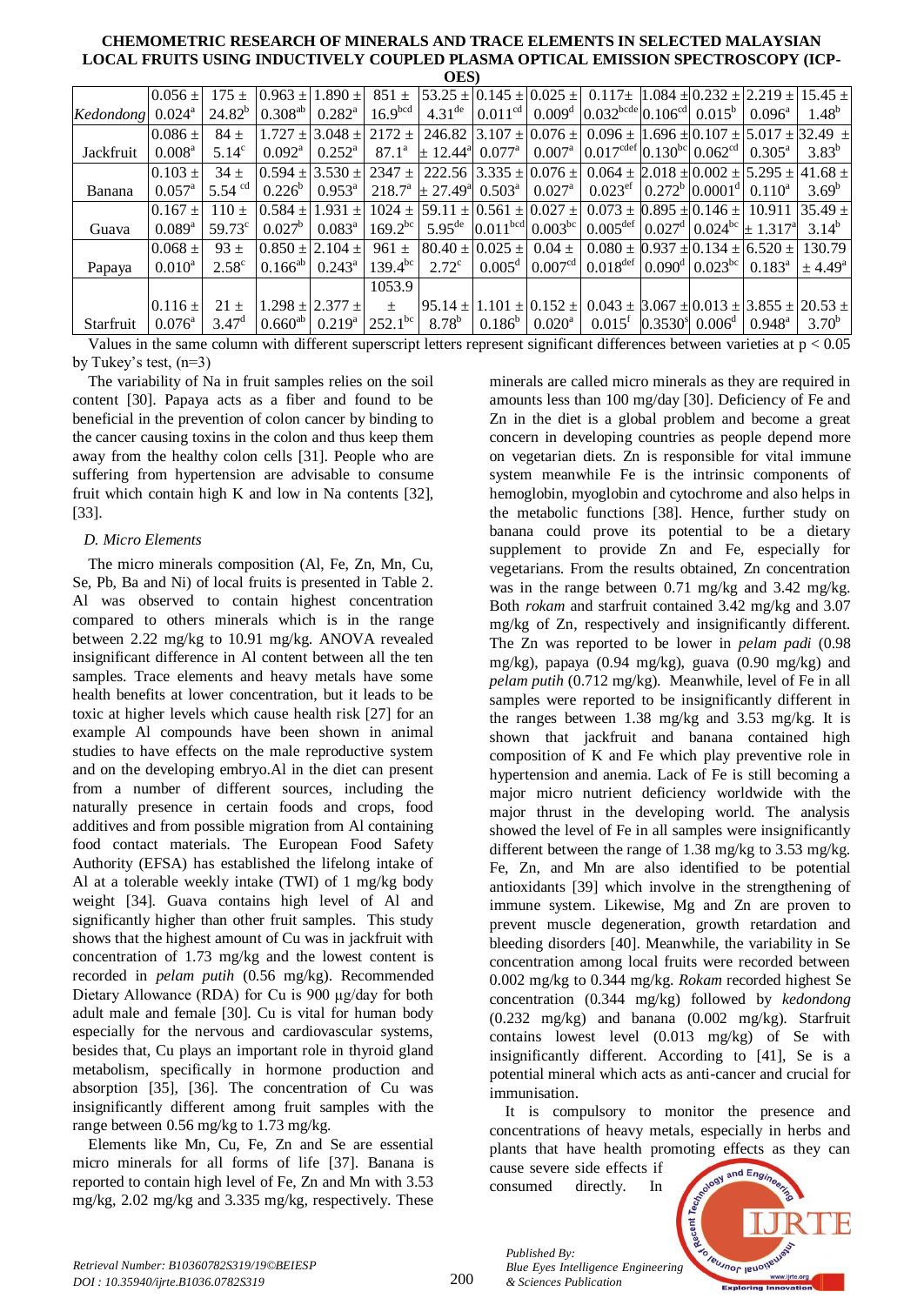addition, the levels of heavy metals in plants can be used as an indicator to determine the surrounding pollution. There are various factors that lead to the presence of toxic metals in the environment, such as usage of organic Hg fungicides and insecticides that contain lead arsenate, poll ution from industrial and traffic emissions, usage of purification mud and agricultural expedients like Cd containing dung [27]. Pb levels ranged between 0.040 mg/kg and 0.207 mg/kg with *rokam* contains the highest level while starfruit reported to contain lower concentration. Meanwhile, the content of Ba was in the range of 0.055 mg/kg to 0.167 mg/kg, which is revealed by ANOVA to be not significantly different among the samples. According to [42], the maximum daily dietary intake of Ba for an adult is 0.72 mg/person and the results obtained is within the permitted range. Ni is found to be an important cofactor to various enzymes by accelerating the normal chemical reactions in our body [43]. Ni is the lowest element content in the samples with the highest value is recorded in starfruit (0.152 mg/kg), followed by *rokam* (0.103 mg/kg). Both jackfruit (0.076 mg/kg) and banana (0.076 mg/kg) were insignificantly different. Ni is exclusively used in the production of stainless steel, metal plating (electric water heaters), coins and batteries. It also has been reported to cause skin allergies and eczema [44]. However, no maximum acceptable limit has been set for Ni in food. Other samples was observed to be lower in Ba which in the range between 0.020 mg/kg and 0.043 mg/kg [27] . In the present study, low concentrations of heavy metals (Al, Ba, Pb, Ni) were detected in all samples (Table 2). In [45] reported the presence of heavy metals (Cd, Co, Fe, Cu, Mn, Zn, Ni, Hg and Pb) in 42 Chinese herbal medicines are due to the contamination occurred during the air-drying and preservation processes. In [46] mentioned that the heavily polluted soil condition is a significant factor in determining the heavy metal concentration of plant materials used for medicinal purposes [47]. It was discovered the contents of heavy metals correlated with the industrialized regions, and they revealed that the plants grown in an industrialized region had higher level of heavy metals contamination compared to the plants grown in a less- industrialized region.

## *E. Principal Components Analysis (PCA)*

For the analysis of multivariate data, PCA is generally used to get overview information in the data set. PCA uses the minerals concentration for the quantitative analysis without losing information and extract any information related to local fruit samples [48]-[50]. Information included in variables are explained by the latent variables, also known as components, scores or factor. PCA also helps to plot or visual the concentrated information with many variables into one, two or three dimensions. Most of the information appears on the first dimension and the most shared residual information is shown in the second principal component (PC). Loading plot aids in visualizing the correlation of samples and

important variables while score plot helps in finding the similarities and differences between the samples.

## *F. Macro Elements*

PCA has been applied for the evaluation and classification between local fruits and elements concentration. The information for the above mentioned 13 elements were analyzed using PCA. PC1 covers as much of the variation in the data as possible. PC2 is orthogonal to the PC1 and covers as much of the remaining variation as possible. The number of significant principal components PCs was selected based on Kaiser Criterion with eigenvalue higher than 1. The obtained PCA models explained the 75% and 20% of the data total variance. The first two components described 95% variances for all the data. The scatterplot of components PC1 and PC2 is shown in Fig. 1. It is interesting to note that in both cases, the score plot allows to discriminate between the samples from different varieties of local fruits. Fig. 1 also reveal that the fruit samples are gathered into three groups: the first group in the top left described the samples which are higher in Na content (negative PC1,-0.1), the second group focused on the bottom left indicates to contain higher Ca level (negative PC1 and PC2) and the third group in bottom right classified to samples which have higher K concentration (positive PC1, 0.7 and 0.1 respectively).

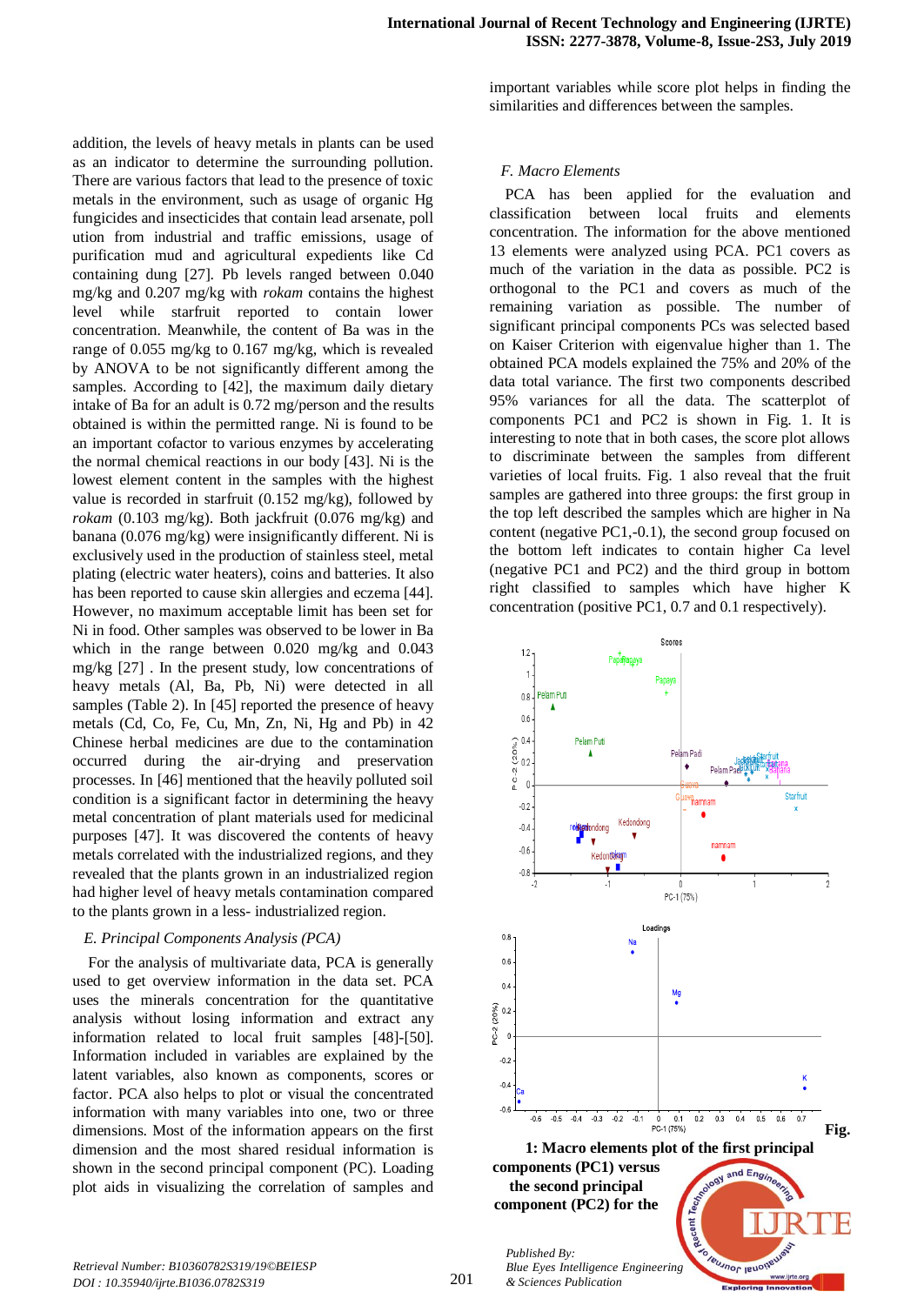## **triplicate of 10 local fruit samples: (a) scores plot and (b) loadings plot**

From the plotted graph, *pelam putih* is observed far away from other samples and opposite to the banana, jackfruit and starfruit. This is due to the lowest K content among samples which can be referred to the value of each elements in Table 2. Banana, jackfruit and starfruit located between 0.5 and 1.5 on the PC1 while in loadings plot, the element of K is located between 0.7 and 0.8 on the right PC1, thus this indicates that, banana, jackfruit and starfruit contain high levels of K (2347, 2172, 1121 mg/kg respectively). Jackfruit, banana, starfruit contained high Mg with concentration of 247 mg/kg, 223mg/kg and 95mg/kg, respectively as they are located at the positive PC1. Samples that are close and near to each other can be classified as a group.

## *G. Micro Elements*

In order to adequately characterize the varieties and the elements concentration of the local fruits studied, a PCA was performed (Fig. 2). Al was explained positively by the first principal component 1 (PC1) of the PCA, which explains 70 % of the total variability. These parameters were clearly related to guava, papaya, *pelam padi* and *pelam putih*. Conversely, the negative axis of PC1 was defined by Zn and Cu, which were related mainly for the starfruit, *rokam* and *kedondong*. PC2 explains 18 % of the total variability, was positively related to the content of minerals such as Mn and Fe, which is in jackfruit and banana and negatively associated with the *kedondong*, *rokam*, starfruit and *namnam*. Elements (Ba, Ni, Se) that are located at the center of loadings plots were contain small amounts of concentration compared to others. These were confirmed by referring to their values in Table 2.





**Fig. 2: Micro elements plot of the first principal components (PC1) versus the second principal component (PC2) for the triplicate of 10 local fruit samples: (a) scores plot and (b) loadings plot**

### **IV. CONCLUSION**

This study contributes to the analyses of mineral concentrations in 10 varieties of Malaysian local fruits. In summary, the results obtained from the analysis of mineral elements, macro and micro elements, the following conclusions were drawn: the maximum K values recorded for banana and jackfruit were 2347 mg/kg and 2172 mg/kg, respectively; Ca showed the highest values in the tests performed on *rokam* (284 mg/kg) and *kedondong* (175 mg/kg). The largest Mg concentration values were determined in jackfruit (246.82 mg/kg) and banana (222.56 mg/kg). Maximum values of the element Na in samples were obtained in papaya (130.79 mg/kg) and significantly different compared to other samples. Samples that contain higher in K and lower in Na concentration are suitable for people who are suffering with hypertension. PCA statistical analysis, using as input concentration values in the macro elements led to very good correlation being obtained in samples of fruit. PC1 had a major influence in the classification of the samples for element K and Mg. In the groups obtained for PC2, the principal components were influenced by the concentration of the element Na and Ca is located opposite to PC1. Analyzed fruit samples showed higher assimilation for micro elements, Al, Cu, Mn, Fe and Zn. Thus, the maximum concentration of Al (10.91 mg/kg) in the sample was recorded in guava with significantly different with others sample. The highest concentration of Cu was recorded in jackfruit (1.727 mg/kg) and starfruit (1.298 mg/kg). The element Mn showed high concentration for samples: banana and jackfruit (3.335 mg/kg and 3.048 mg/kg respectively). A greater assimilation of Zn in the samples were recorded in *rokam* (3.417 mg/kg) and starfruit (3.067 mg/kg). The heavy metals concentrations of the micro elements studied did not exceed the allowable limits. *Rokam* is a kind of underutilized fruit that shown to have high Ca content compare to others fruit. Meanwhile, banana, jackfruit, *rokam*, starfruit and guava contain high potassium content respectively.

*Retrieval Number: B10360782S319/19©BEIESP DOI : 10.35940/ijrte.B1036.0782S319*

202

*Published By: Blue Eyes Intelligence Engineering & Sciences Publication* 

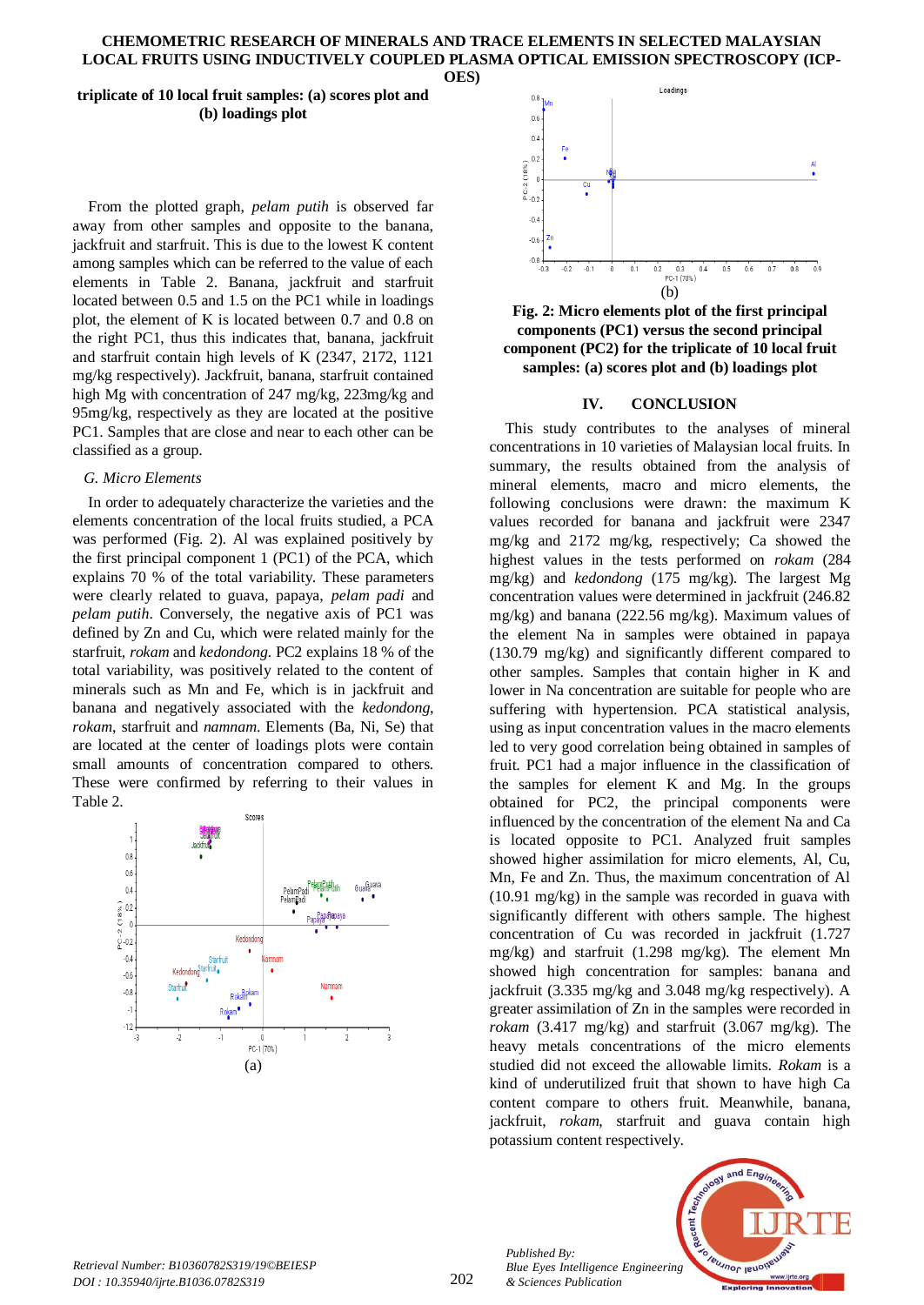## **ACKNOWLEDGMENT**

The authors would like to thank the Ministry of Higher Education, Malaysia for funding this research through Niche Research Grants Scheme (USIM/NRGS\_P5/ISI/8405/52113).

## **REFERENCES**

- 1. H. M. C. Ramona, H. M. Gabriel, N. Petru, S. Radu, N. Adina, and S. Ducu, "The monitoring of mineral elements content in fruit purchased in supermarkets and food markets in Timisoara, Romania," Annals of Agricultural and Environmental Medicine, 21(1), 2014, pp. 98–105.
- 2. E. B. Grzesik, and A. J. Kolon, "Leaching of cadmium and lead from dried fruits and fruit teas to infusions and decoctions," Journal of Food Composition and Analysis, 21(4), 2008, pp. 326–331.
- 3. H. N. E. Obong, H. O. Okudu, and U. V. Asumugha, "Nutrient and phytochemical composition of two varieties of Monkey kola (Cola parchycarpa and Cola lepidota): An underutilised fruit," Food Chemistry, 193, 2016, pp. 154– 159.
- 4. A. Waxman, "Prevention of chronic diseases: WHO global strategy on diet, physical activity and health," Food Nutrition Bulletin, 24(3), 2003, pp. 281–284.
- 5. World Health Organization (WHO), Global tuberculosis control: Epidemiology, strategy, financing: WHO report 2009. Geneva: WHO, 2009.
- 6. M. Isabelle, B. Lan, M. Thiam, W. Koh, D. Huang, and C. Nam, "Antioxidant activity and profiles of common fruits in Singapore," Food Chemistry, 123(1), 2010, pp. 77–84.
- 7. J. N. Hall, S. Moore, S. B. Harper, and J. W. Lynch, "Global variability in fruit and vegetable consumption," American Journal of Preventive Medicine, 36(5), 2009, pp. 402–409.
- 8. H. Altundag, and M. Tuzen, "Comparison of dry, wet and microwave digestion methods for the multi element determination in some dried fruit samples by ICP-OES," Food and Chemical Toxicology, 49(11), 2011, pp. 2800– 2807.
- 9. J. Pomerleau, K. Lock, & M. McKee, "The burden of cardiovascular disease and cancer attributable to low fruit and vegetable intake in the European Union: Differences between old and new Member States," Public Health Nutrition, 9(5), 2006, pp. 575–583.
- 10. U. Ramakrishnan, "Prevalence of micronutrient malnutrition worldwide," Nutrition Reviews, 60(suppl 5), 2000, pp. S46–S52.
- 11. J. D. Bogden, and J. M. Oleske, "The essential trace minerals, immunity, and progression of HIV-1 infection," Nutrition Research, 27(2), 2007, pp. 69–77.
- 12. T. Mahmood, F. Anwar, T. Iqbal, and I. Ahmad, "Mineral composition of strawberry, mulberry and cherry fruits at different ripening stages as analyzed by inductively coupled plasma-optical emission," Journal of Plant Nutrition, 35(1), 2013, pp. 111-122.
- 13. A. Duran, M. Tuzen, and M. Soylak, "Trace element levels in some dried fruit samples from Turkey," International Journal of Food Sciences and Nutrition, 59(7–8), 2008, pp. 581–589.
- 14. S. W. Yan, R. Ramasamy, and N. B. Mohamed, "A comparative assessment of nutritional composition, total phenolic, total flavonoid, antioxidant capacity, and antioxidant vitamins of two types of Malaysian underutilized fruits (Averrhoa Bilimbi and Averrho carambola)," International Journal of Food Properties, 16(6), 2013, pp.1231-1244.
- 15. A. Rukayah, Buah-Buahan Nadir Semenanjung Malaysia. Kuala Lumpur: Dewan Bahasa dan Pustaka, 1992.
- 16. E. H. K. Ikram, K. H. Eng, A. M. M. Jalil, A. Ismail, S. Idris, A. Azlan, H. S. M. Nazri, N. A. M. Diton, and R. A. M. Mokhtar, "Antioxidant capacity and total phenolic content of Malaysian underutilized fruits," Journal of Food Composition and Analysis, 22(5), 2009, pp. 388–393.
- 17. M. S. Dundar, and H. Altundag, "Investigation of heavy metal contaminations in the lower Sakarya river water and sediments," Environmental Monitoring and Assessment, 128(1–3), 2007, pp. 177–181.
- 18. M. Bakircioglu, O. P. Carvalho, M. Khurshid, J. J. Cox, B. Tuysuz, T. Barak, S. Yilmaz, O. Caglayan, A. Dincer, A. K. Nicholas, and O. Quarrell, "The essential role of centrosomal NDE1 in human cerebral cortex neurogenesis," American Journal of Human Genetics, 88(5), 2011, pp. 523-535.
- 19. G. Baskaran, N. A. Masdor, M. A. Syed, and M. Y. Shukor, "An inhibitive enzyme assay to detect mercury and zinc using protease from coriandrum sativum," Scientific World Journal, 2013, 2013, pp. 1-7.
- 20. G. Tyler, and Y. S. Jobin, ICP-OES, ICP-MS and AAS techniques compared. 1995, Available: http://www.horiba.com/fileadmin/uploads/Scientific/Down loads/OpticalSchool\_CN/TN/ICP/ICP-OES\_\_ICP-MS\_and\_AAS\_Techniques\_Compared.pdf.
- 21. M. C. Pereira, W. Boschetti, R. Rampazzo, P. G. Celso, P. F. Hertz, A. D. O. Rios, M. Vizzotto, and S. H. Flores, "Mineral characterization of native fruits from the southern region of Brazil," Food Science and Technology, 34(2), 2014, pp. 258–266.
- 22. Association of Official Agricultural Chemists (AOAC) International, AOAC international guidelines for laboratories performing microbiological and chemical analyses of food and pharmaceuticals: An aid to interpretation of ISO/IEC 17025: 2005. Maryland: AOAC International, 2006.
- 23. M. S. Rabeta, and R. N. Faraniza, "Total phenolic content and ferric reducing antioxidant power of the leaves and fruits of Garcinia atrovirdis and Cynometra cauliflora," International Food Research Journal, 20(4), 2013, pp. 1691-1696.
- 24. P. B. Ayoola, and A. Adeyeye, "Phytochemical and nutrient evaluation of carica papaya (pawpaw ) leaves," International Journal of Research and Reviews in Applied Sciences, 5(3), 2010, pp. 325–328.
- 25. P. Leterme, A. Buldgen, F. Estrada, and A. M. Londoño, "Mineral content of tropical fruits and unconventional foods of the Andes and the rain forest of Colombia," Food Chemistry, 95(4), 2006, pp. 644–652.
- 26. E. A. R. Assirey, "Nutritional composition of fruit of 10 date palm (Phoenix dactylifera L.) cultivars grown in Saudi Arabia," Journal of Taibah University for Science, 9(1), 2015, pp. 75–79.
- 27. R. Bhat, K. Kiran, A. B. Arun, and A. A. Karim, "Determination of mineral composition and heavy metal content of some nutraceutically valued plant products," Food Analytical Methods, 3(3), 2010, pp. 181–187.
- 28. H. Okudu, and S. Onyendi, "Evaluation of the chemical and sensory attributes of juice developed from cashew and jackfruit pulp," African Journal of Food Science and Technology, 7(5), 2016, pp. 94–99.
- 29. S. B. Swami, N. J. Thakor, P. M. Haldankar, and S. B. Kalse, "Jackfruit and its many functional components as related to human health: A review. Comprehensive Reviews in Food Science and Food Safety, 11(6), 2012, pp. 565–576.



*Published By:*